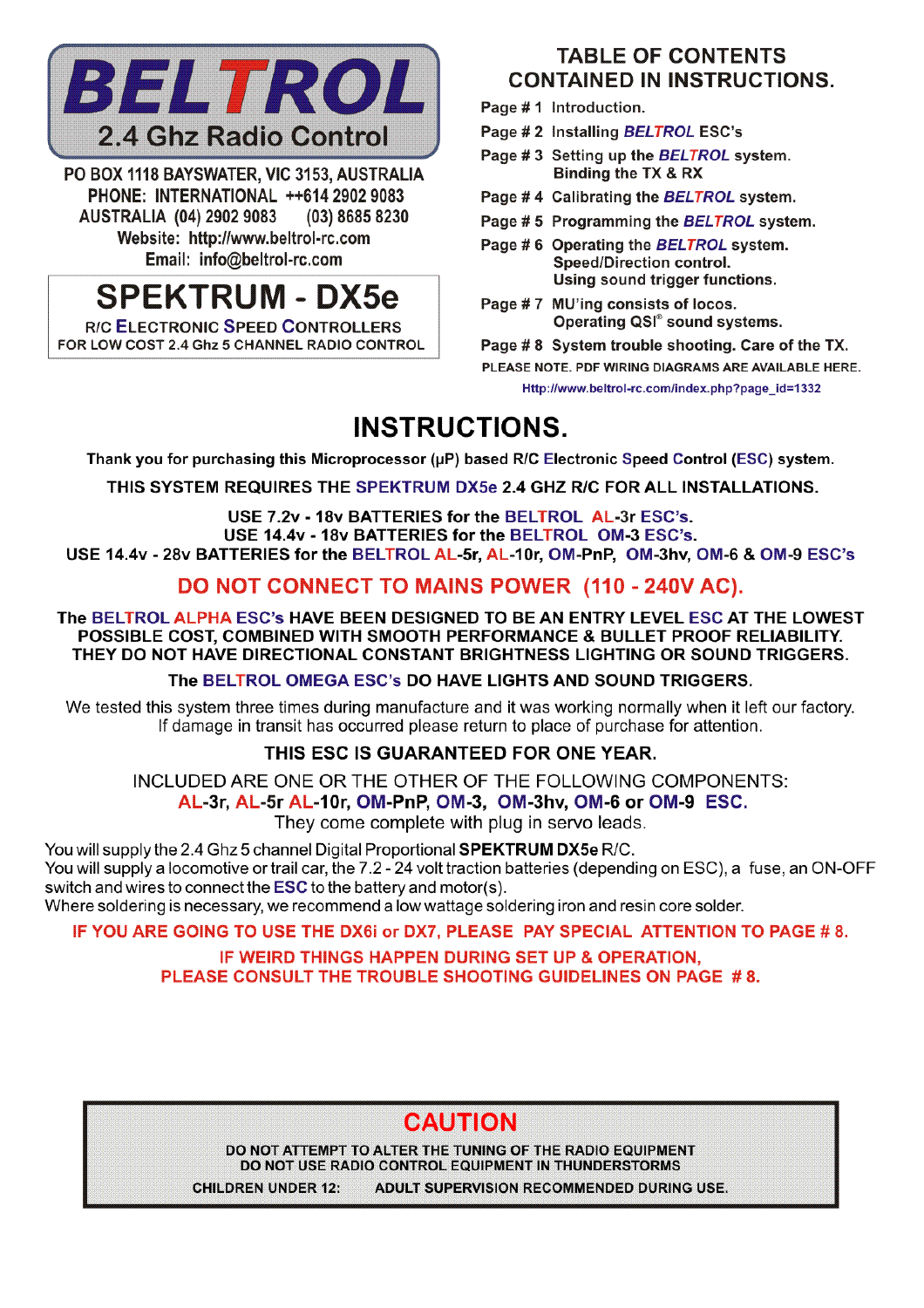## **INSTALLING** *BELTROL* **ESC's.**

**BELTROL R/C ESC's** use a DX5e 5 channel 2.4 GHz digital proportional R/C with servo outputs. We have conducted development & testing with both Mode # 1 & Mode # 2 systems. See page # 3. These have sprung Elevator & non sprung Throttle controls which are used to control the locomotive. The **BELTROL** program uses the Left to Right Aileron stick to trigger sound effects. See page #5. Channel # 5 (sometimes called the Landing Gear control switch) is used only for initial speed calibration and making system program changes such as Start/Max voltage, Default direction and system reset. See page # 4 for information as to how the TX sticks are used.

### **SHORT CIRCUIT & OVERLOAD PROTECTION.**

All *BELTROL* **ESC's** are self protecting.

Although there is output overload and short circuit protection built into them it is essential you fuse the battery supply for overall system protection. See the wiring diagram pages.

**BELTROL ESC's** provide a 5 volt BEC supply for the 5 channel receiver via the supplied JR<sup>®</sup> (or Hi-Tec<sup>®</sup>) servo leads which are compatible with the DX5e 2.4 GHz R/C.

You do not need batteries. Extra servos can be powered from the receiver.

It is not necessary to separate 2.4 GHz R/C R/C systems with crystals. They are all legal for air & ground use. Every TX has a unique identifier code and any AR500 receiver (RX) can be **"BOUND"** to any DX5e TX.

You can mount the PCB with double stick tape or non conductive silicone. Do not allow metal objects to touch the rear of the PCB. Damage to the PCB may result.

Keep the RX well away  $(2^{n} - 3^{n})$  from the throttle, motor(s), batteries and any speakers.

Other than with brass locos, it does not matter where you place the antenna(s).

We have 200' + range with the system in plastic locos. There is **NO** "glitching" or "Rusty Bolt Effect".

**N.B.** With metal locos the antenna(s) MUST be vented externally, otherwise range will be reduced.

Turn the DX5e 2.4 GHz TX OFF to save the batteries & the loco will "Cruise" along until the TX is turned ON again & manual control resumed. The *BELTROL* program ignores the SPEKTRUM DX5e Fail safe.

Please read the following with the diagram page for your particular ESC.

**E**. For the direction control insert the pre-wired 3 x wire servo plug into the **Elevator** channel. (Ch # 3).

**T**. For the speed control insert the pre-wired 1 x wire servo plug into the **Throttle** channel. (Ch # 1).

**G**. For the speed calibration insert the pre-wired 1 x wire servo plug into the **Gear** channel. (Ch # 5).

**A**. For the sound trigger functions insert the pre-wired 1 x wire servo plug into the **Aileron** channel. (Ch # 2). Siting & Polarity of each plug is important. The **ORANGE** signal wire goes towards the middle of the RX.

### **IT IS MOST IMPORTANT THAT THE "SERVO" LEADS COMING FROM THE ESC ARE PLUGGED INTO THE CORRECT SOCKETS ON THE RX. THE SYSTEM WILL NOT FUNCTION CORRECTLY IF THEY ARE MISPLUGGED.**

### **INSTALLING THE** *BELTROL* **ESC.**

Wiring diagrams for your specific ESC must be downloaded in pdf format from the *BELTROL*website. [http://www.beltrol-rc.com/index.php?page\\_id=1332](http://www.beltrol-rc.com/index.php?page_id=1332)

Connect the traction battery, which **MUST BE FUSED,** as per the wiring diagram. *BELTROL* **R/C** offers a variety of installation kits for on board use such as the **# BIK-U3/6** which has screw

terminals to simplify installations. For trail car installations we also have the **# BIK-TC5**. Make sure the battery pack is fully charged before using the system.

Connect the motor(s) as per the wiring diagrams. There is usually no need to suppress the motor(s). In most installations the system will function perfectly well without motor "Noise" suppression.

**BELTROL ALPHA ESC's** do not have directional lighting or sound triggers. (**# UPGRADE-A** or **B** required).

**BELTROL OMEGA ESC's** have directional lighting plus 2 x manual & 1x automatic sound triggers. Use the **# RELAYv5** if you want to control the regular loco wiring by reversing the traction battery voltage. This can save a lot of wiring in many locos. It is especially useful in USA Trains® locos to control incandescent bulbs or LED's up to 1 amp & smoke features.

### **IT IS MOST IMPORTANT THAT THE LIGHT BULBS BE COMPLETELY ISOLATED FROM ANY OTHER WIRING.**

Please note: If the **# RELAY-v5** has been used the lights will flash alternately, not together.

The following instructions assume the operator has used the available front & rear transistor lighting outputs. If you do not have the lighting outputs connected you MUST be able to observe the LED on the ESC.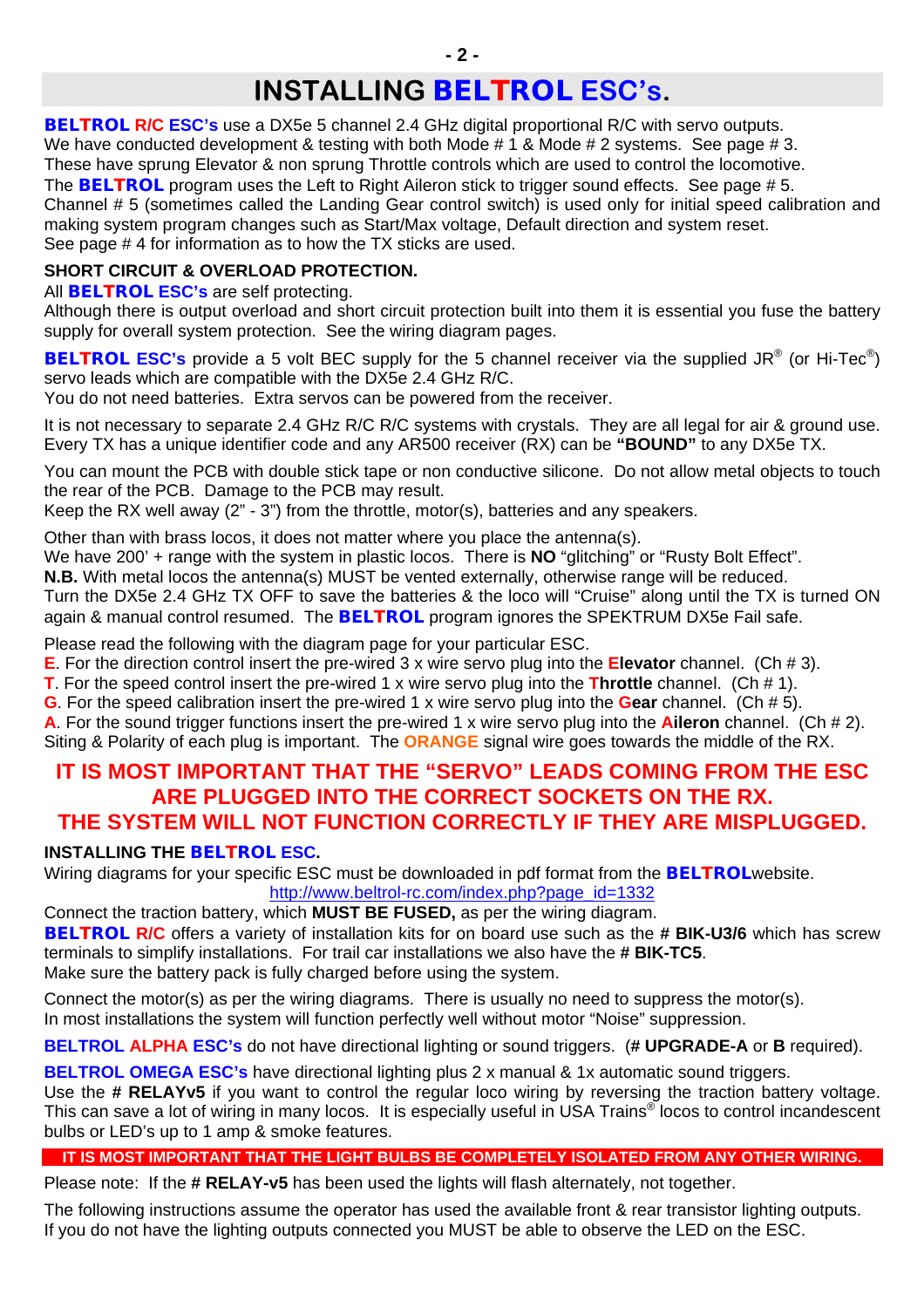## **SETTING UP THE** *BELTROL* **ESC's.**

**THESE INSTRUCTIONS REFER TO THE SPEKTRUM DX5e 2.4 GHz 5 CHANNEL R/C. LAYOUT OF THE DX5e TRANSMITTER.**



Shown above is a Mode # 1 TX. The Elevator & Rudder stick is on the left. The Throttle & Aileron stick is on the right



Shown above is a Mode # 2 TX. The Elevator & Rudder stick is on the right. The Throttle & Aileron stick is on the left

### **Prior to using this system there are two procedures that must be carried out by the operator.**

### **1. "BINDING".**

The 1st procedure is to "BIND" the DX5e receiver (RX) to the Transmitter (TX). "BINDING" is accomplished by following a few simple steps that are outlined in the R/C system instructions. In case you don't have those instructions here is how we go about it.

Although the *BELTROL* program ignores the RX Fail Safe commands, before "BINDING" the operator should nevertheless set up the failsafe as SPEKTRUM intended.

The operator must have the spring loaded TX stick positions in neutral & the throttle stick to zero. Stick down. All the servo reversing switches must be set to normal.

### **Firstly set up the TX trim tabs on all four control sticks. These MUST be in the middle.**

The SPEKTRUM DX5e has spring loaded digital trim switches. These have 40 positions from one extreme to the other & beep every time they are moved. To accurately determine the neutral position of the trim switches, hold each switch in one direction until it stops beeping. Then press and hold it again to make sure it has reached the extreme. To get back to the middle of the range (neutral) press & hold the switch the opposite way until the fast but quiet beeps stop & the beeps once again are loud. Let the switch go. This is neutral. Once the digital trim switches are in neutral you can proceed with the **"BINDING"** process.

There is no trim switch on Ch # 5 which must be set to the "0" position. Set the Rate switch to HI.

**The TRIM switches are easy to accidentally move. Re-center them occasionally. No need to rebind.** 

#### **HOW TO "BIND".**

**1.1** Firstly insert the "BINDING" plug supplied with the R/C system into the "BINDING" socket on the RX. This means gaining access to the RX. If the RX is buried inside the loco we recommend you use a servo extension lead or the **# BINDER** to get access. Press & hold the **# BINDER** pushbutton only when "binding" RX to TX.









**1.2** Turn the loco power ON. The RX LED will start blinking very rapidly to indicate it is ready to be bound. Please note the green LED on the **ESC** pcb & the front and rear lights (if fitted) will stay OFF. The loco will always give a very slight jerk at switch ON.

**1.3** Pull the long spring loaded TRAINER switch towards you and **hold it in position**.

**1.4** Turn the TX power switch to ON. Almost immediately the four LED's on the TX will start blinking.

**1.5** Release TRAINER stick. The RX LED will blink more slowly indicating the binding process has started. When "BINDING" is complete the RX LED will change to solid ON & the **ESC** LED & both loco lights will immediately blink three times & then go to solid ON.

**N.B. The "BINDING" plug MUST be removed (or pushbutton released) BEFORE the RX is turned OFF.** 

**1.6** Once the "BINDING" plug is removed and stored safely, the R/C system is ready for speed calibration.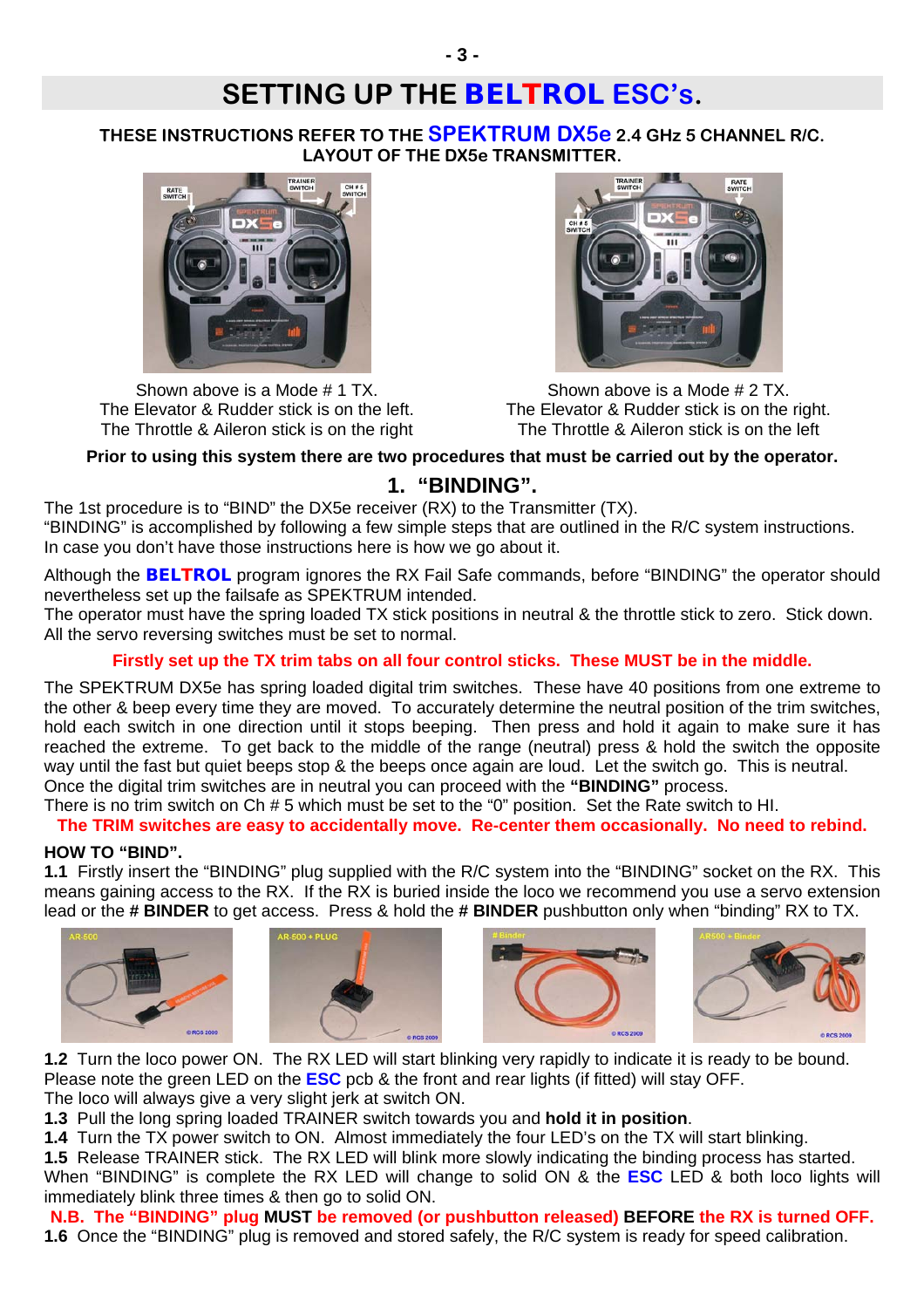### **- 4 - 2. CALIBRATION.**

The 2<sup>nd</sup> step in system preparation is to calibrate the direction & throttle sticks. Even though this step is only needed once when first setting up a new ESC, from time to time it is advisable to run through the procedure.

**2.1** Turn ON the loco power. The RX LED, **ESC** LED & the loco lights stay OFF.



**2.2** Set the DX5e **Mode # 2** channel # 5 switch on the TX to # 1 ON, i.e. pull switch towards you.



**2.3** Turn the TX ON. RH LED will illuminate. Make sure Throttle stick is down. Zero output.

After a few seconds (between 2 - 8 seconds) RX & TX will recognise each other & the RX LED will come ON. The **ESC** LED & both front & rear lights will flash rapidly.





**2.4** From zero (down position), gently stroke the Throttle stick backwards & forwards full travel a couple of times. Pause briefly at end of each stroke. Then return stick to zero (down position).



**2.5** Gently stroke the Elevator stick backwards & forwards full travel a couple of times & let stick go.



**2.6** Turn the Channel # 5 switch to "0" OFF. i.e. push switch away from you.

The **ESC** LED & loco lights will blink three times at a slower rate & both lights will go to solid ON. The system is in neutral and ready to operate.

**2.7** Either turn the loco and TX OFF for later use, or proceed to page # 5.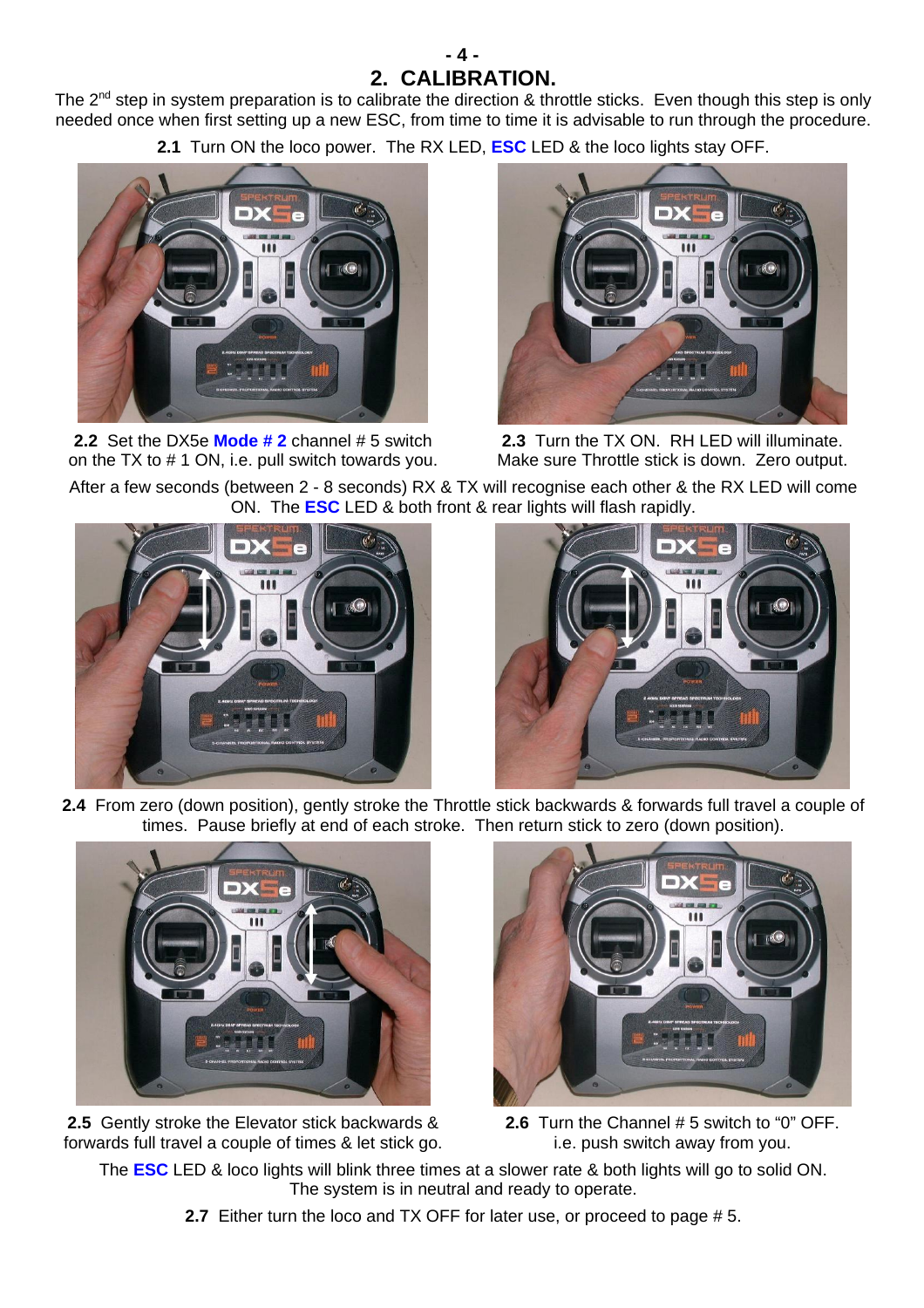Operating features of the *BELTROL* system can be programmed from the TX by turning on CH # 5. **Programming can only take place when the system is in neutral.** 

**3.1 START VOLTAGE.** This feature is designed to equalise the starting voltage of dissimilar locos.

**3.2 TOP SPEED VOLTAGE.** This can limit the top speed available. Either for speed matching locos or, for limiting the top speed of one loco, say for when the system is being operated by children.

**3.3 MOMENTUM.** Toggle momentum control ON or OFF.

**3.4 DEFAULT DIRECTION.** Re-set the direction of a loco when it is to run back to back with another loco.

**3.5 SYSTEM RESET.** This takes # 1 & # 2 back to the factory default if incorrectly set.

### **HOW TO USE THE PROGRAMMING FEATURE.**

Turn ON the loco power. The loco will give a slight jerk & the RX and loco lights will stay OFF. After switch ON, the system will be, & must stay, in neutral. If running, return to neutral before programming.

Only turn the Ch # 5 switch ON **AFTER** the TX has been turned on. **Do not turn the Ch # 5 switch on first.** 

### **SPEED MATCHING.**

If you have two or more locos that have dissimilar starting and top speeds, you can adjust those voltages so the locos will be fairly accurately speed matched across the speed range. It has been our experience that absolutely accurate matching is not really needed for smooth performance. The trade off is the top speed of a consist of locos controlled by one TX will be limited to the top speed of the slowest loco.

**3.1 START VOLTAGE.** We suggest you test the locos you wish to match one at a time to find out the stick setting at which the **slowest** starting locos begin to move. Count the number of clicks from OFF. Then, with the slowest loco stopped and the direction set to neutral:

Move the throttle stick to the loco start speed desired. i.e. to the stick position where the loco started moving. Then push the direction (elevator) stick forwards once only. The lights will blink **ONCE** with the push.

Wait a couple of seconds for the lights to blink **ONCE** again indicating the new start voltage setting has been stored in the system memory. Then move the throttle stick back to zero (OFF) position. i.e. stick down.

Then turn channel # 5 OFF. The lights will blink three times and then go to all solid ON. i.e. Neutral. Repeat the procedure if the setting is incorrect.

**3.2 TOP SPEED VOLTAGE.** If speed matching, we suggest you test the locos you wish to match one at a time to find out the stick setting at which the **fastest** loco matches the top speed of the slowest loco. Then, with the fastest loco stopped and the direction set to neutral:

Move the throttle stick to the lower top speed desired for the loco. i.e. to the stick position where the fastest loco matched the top speed of the slowest loco.

Then push the direction (elevator) stick forwards **TWICE** only. The lights will blink once with each push. Wait a couple of seconds for the lights to blink **TWICE** again indicating the new start voltage setting has been stored in the system memory. Then move the throttle stick back to zero (OFF) position. i.e. stick down. Then turn channel # 5 OFF. The lights will blink three times and then go to all solid ON. i.e. Neutral. Repeat the procedure if the setting is incorrect.

**OR:** Follow the same steps to limit the top speed of any loco when children are using the loco.

**3.3 MOMENTUM.** Toggle momentum control ON or OFF.

Press the elevator stick forwards three times only. The lights will blink once with each push.

Wait a couple of seconds for the lights to blink **THREE** times again indicating the default direction setting has been stored in the system memory.

Then turn channel # 5 OFF. The lights will blink three times and then go to all solid ON. i.e. Neutral.

**3.4 DEFAULT DIRECTION.** To re-set the default direction of a loco to run back to back with another loco: Push the direction (elevator) stick forwards four times only. The lights will blink once with each push.

Wait a couple of seconds for the lights to blink **FOUR** times again indicating the default direction setting has been stored in the system memory.

Then turn channel # 5 OFF. The lights will blink three times and then go to all solid ON. i.e. Neutral.

**3.5 SYSTEM RESET.** To take **# 3.1** & # **3.2** back to the factory default if incorrectly set:

Push the direction (elevator) stick forwards **FIVE** times only. The lights will blink once with each push. Wait a couple of seconds for the lights to blink **FIVE** times again indicating the voltage settings have been returned to default in the system memory.

Then turn channel # 5 OFF. The lights will blink three times and then go to all solid ON. i.e. Neutral.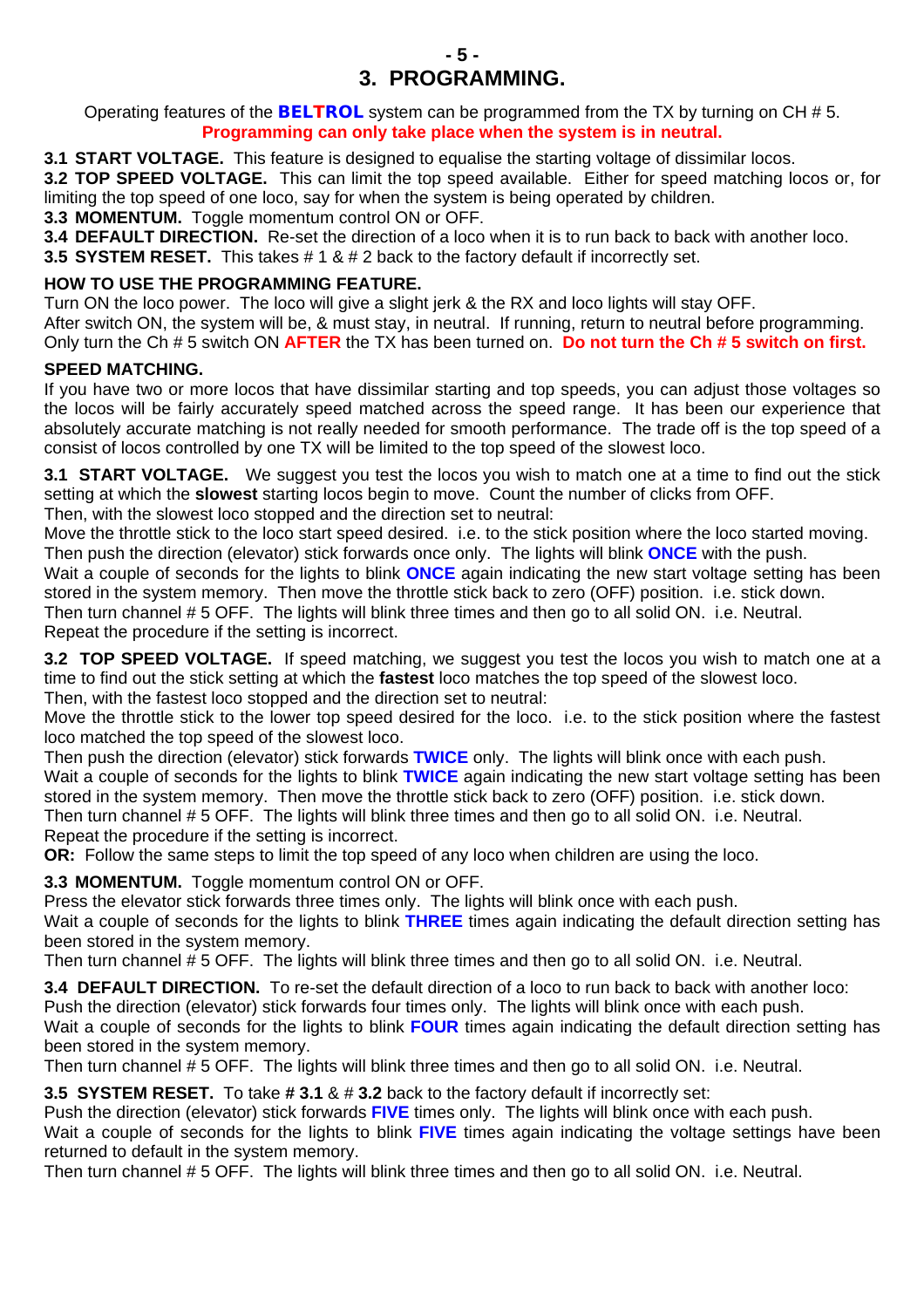## **OPERATING THE** *BELTROL* **ESC's.**

Please note. If you are using either # **RELAY** option one or the other lights will be ON. Never both.

### **4. HOW TO OPERATE.**

### **N.B. The TX Ch # 5 switch must be OFF and the TX RATE switch must be set HI.**

Always turn ON the loco power first. The loco will give a slight jerk & the RX & loco the lights will stay OFF. Then turn the TX ON. After a few seconds (between 2 - 8 seconds) the TX & RX will recognise each other. The RX LED will come ON and not blink. The **ESC** LED & both front and rear loco lights (if fitted) will blink three times & then all lights will go to solid ON.

Ensure all three switches on the three way DIP switch on the pcb are set to OFF.

**N.B. In order to select a direction the throttle stick must be OFF and the system must be in neutral.** 

**4.1 FORWARDS.** To select forwards direction push the Elevator stick fully forwards once & then release it. The rear light will go out. The green LED on the **ESC** pcb & the front light will stay ON.

**4.2 SPEEDING UP**. Gently push the Throttle stick forwards. The loco will accelerate away after 3 - 4 clicks. The speed is proportional to the stick position with a small amount of momentum built in to prevent sudden jerky movements. Let the stick go once the desired speed has been reached. The speed will stay the same until the Throttle stick is moved either up or down.

In most operating conditions you can turn the TX off to save TX batteries if you wish. The loco will remember the setting and stay there until the TX is switched back on and the Throttle stick moved.

**4.3 SLOWING DOWN**. Pull the Throttle stick back to the desired speed.

**4.4 STOPPING**. Pull the Throttle stick back all the way back to stop. The **ESC** LED & front light will be ON.

**4.5 REVERSE**. You must completely stop the loco first. The Throttle stick must be all the way down. Then pull the Elevator stick fully back once & release it to return the system to neutral from forwards. The **ESC** LED plus both front and rear lights will be ON.

Then pull the stick back again & release it. The **ESC** LED & front light will go out. The rear light will stay ON. To speed up, slow down & stop in reverse see **SPEEDING UP, SLOWING DOWN & STOPPING** above.

## **CONTROLLING MOMENTUM & SOUND TRIGGERS.**

The *BELTROL* **ESC's** feature controllable momentum. An operator can control precisely how much or how little momentum effect is applied whilst accelerating and braking. The default is Momentum enabled. Momentum can either be ignored or switched off. See page # 5 - # **3.3** for how to switch momentum OFF.

### **BRAKE RELEASE**.

Once direction has been set (see **4.1** above) pull the direction stick back (down) fully & **HOLD** stick in place. Then use the Throttle stick to set the speed you wish to attain.

If you hold the direction stick down the loco will start to accelerate up to the set speed at the slowest rate of acceleration (30 seconds from zero to top speed).

The acceleration rate is proportional to the stick position. Fully down = 30 seconds, half down = 15 seconds. If you let the direction stick go, the loco will accelerate at the fastest rate (10 seconds from zero to full speed) up to the set speed.

### **BRAKE APPLY**.

Whilst the loco is running pull the direction stick all the way back (down) fully and **HOLD** stick in place. Then use the Throttle stick to set the speed to zero.

If you hold the direction stick down the loco will start to decelerate to the set speed at the slowest rate of braking (30 seconds from top speed to zero).

The braking rate is proportional to the stick position. Fully down  $= 30$  seconds, half down  $= 15$  seconds.

If you let the stick go the loco will decelerate at the fastest rate (10 seconds from full speed to zero).

### **SOUND SYSTEM TRIGGERS**.

The *BELTROL* **AL ESC's** have no provision for sound triggers. **# UPGRADE-A** or **B** is required. The *BELTROL* **OM ESC's** have three sound triggers. The sprung left to right Aileron stick controls 2 x manual triggers for Whistle/Horn & Bell via ESC output terminals  $# 1 \& # 2$ .

They can be used as is with all sound systems such as Sierra, Phoenix, Dallee & MyLocosound. Terminal # 3 has 1 x automatic trigger. This is only available when the simulated braking is being used. Notch 8 (or working) is turned ON when speed ramps up. Notch 8 is OFF when set speed is attained. Currently this feature can only be used with DALLEE diesel sound systems.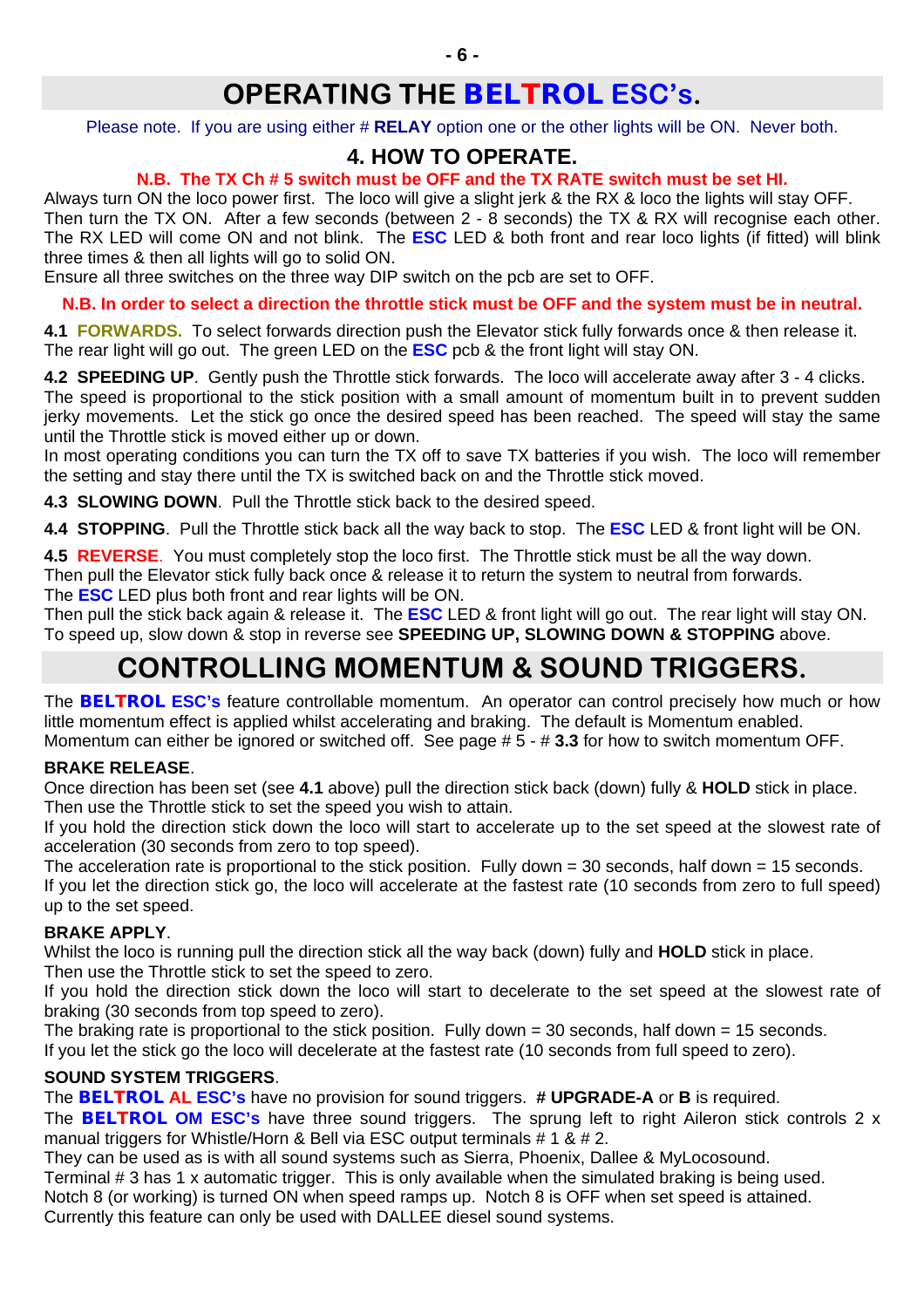### *BELTROL* **ESC MU'ing LOCO CONSISTS.**

#### **MULTIPLE LOCOS IN A CONSIST.**

The *BELTROL* **ESC's** are capable of MU'ing multiple locos in one consist of locos.

You can add as many speed matched locos to the loco consist, as you like. Each loco must be bound to the controlling TX. Follow the "BINDING" procedure described above on page # 3.

If the loco to be added has already been speed calibrated, there is no need to repeat the calibration step.

The *BELTROL* program permits reversing default direction & speed matching of locos. Settings for these features are stored in the ESC so that any loco can be acquired by any TX. See page # 5.

### **HOW TO ADD LOCOS TO A CONSIST.**

Turn the first loco OFF. Turn the second loco ON and drive it into position. Turn the first loco back ON. The lock in feature of the system ensures the direction is set positively. Just make sure both locos are at zero output before changing direction. To make sure the direction is set correctly for all locos in a consist, press the direction stick twice from neutral. Once the direction is set it cannot accidentally change back to neutral.

### **DELETING LOCOS FROM A CONSIST.**

Turn OFF the **"to be retained"** loco. Leave the **"to be deleted"** loco ON & drive it away, or, **rebind** it to a different TX for use by another operator. See page # 3.

## *BELTROL* **ESC used with the current model QSI® sound.**

**DO NOT** use the PWM ESC's. Only the **ALPHA AL**-**10r** *BELTROL* **ESC** can be used with a QSI® sound system fitted to a PnP socket inside an AristoCraft® loco. The **AL**-**10r** controls QSI® sound correctly with outstandingly smooth slow speed acceleration & braking. The only practical way to use it is in a trail car with the batteries etc. We recommend a minimum of 18 volts nominal. You can safely use up to 24 volts nominal.

Simply connect the output of the *BELTROL* **ESC** to the pigtails on the back of the AristoCraft® loco. For other brands of locos refer to the QSI® instructions. The track pick ups **MUST** be disabled. You can use the QSI<sup>®</sup> as delivered with default "REGULATED THROTTLE CONTROL". We recommend resetting to "STANDARD THROTTLE CONTROL" with level 2 load **BEFORE** setting an idle voltage**(1)**.

The QSI® sound system needs to have an idle voltage applied so that when the loco has stopped the sound system is kept alive. The *BELTROL* system can be programmed to do this. Here is how to do it. Once the TX & RX have been bound together you need to calibrate the loco speed as described on page # 4. Once calibrated you now need to set the idle voltage which in effect is the same as setting the start speed. With the loco switched on gradually apply throttle until the sound system comes ON<sup>(1)</sup>. Note TX stick position Continue to carefully apply throttle until the loco just begins to move. Once again note the stick position. You need to decide at which point it is that best suits your application. We suggest the idle (i.e. start) voltage should be set midway between the two stick positions you have just determined. Once you have determined what the start voltage is to be, take the throttle stick back down to zero and set the direction to neutral.

Now go into *BELTROL* programming mode (see page # 5 section **3.1.**).

After entering programming mode, set the throttle stick position as recommended above.

Then push the direction (elevator) stick forwards once only. The lights will blink **ONCE** with the push. Wait a couple of seconds for the lights to blink **ONCE** again indicating the new start voltage setting has been stored in the system memory. Then move the throttle stick back to zero (OFF) position. i.e. Stick down. Then turn channel # 5 OFF. The lights will blink three times and then go to all solid ON. i.e. Neutral. The QSI® sound system will come on and you are now ready to operate.

### **CONTROLLING THE SPEED OF A QSI**® **EQUIPPED LOCO.**

To control the loco see page # 6 section **5.1.** etc. The loco will **NOT** jerk when power is switched ON. If the direction is wrong, simply swap over the two wires coming from MM on the *BELTROL* **ESC.** When stopped the sound will remain in idle.

### **CAUTION. DO NOT CONNECT THE OUTPUT OF THE ESC TO ANY NON QSI® EQUIPPED LOCOS.**

### **TRIGGERING THE QSI**® **SOUND SYSTEM WHISTLE/HORN & BELL.**

You will need to fit the *BELTROL* **# FLIPPER** in series in the MM leads and connect the trigger to the appropriate terminal on the *BELTROL* **ESC**. See the special **# FLIPPER** wiring diagram.

One or the other of the sideways sticks will trigger the output functions. Only one half of the stick is used. The stick should be moved one way very briefly to turn the Bell ON & very briefly again to turn the Bell OFF. Move the same stick the same way & hold it to play the Whistle/Horn. Let the stick go & the play will cease.